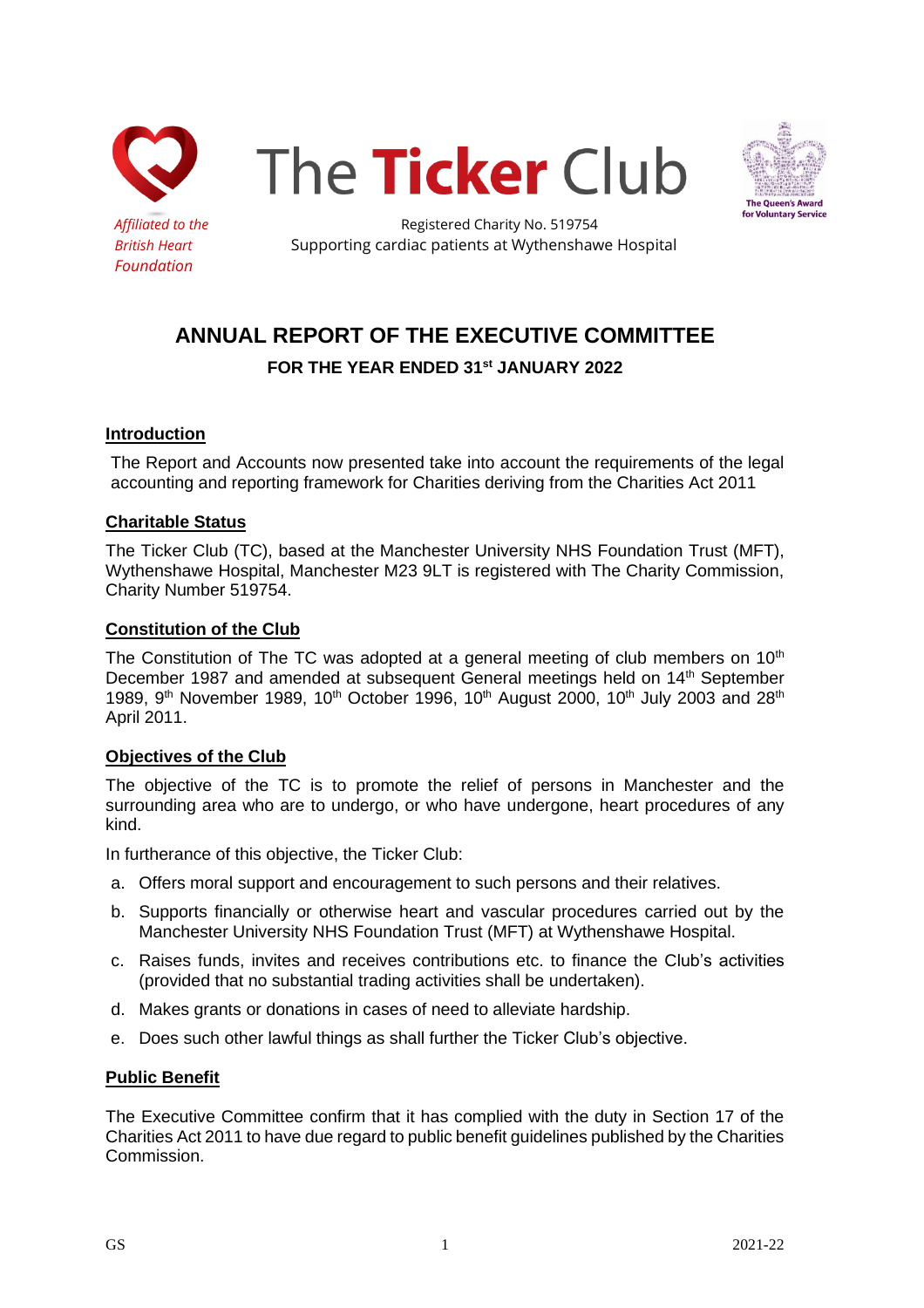# **Membership of the Club**

Membership is open to all persons who have been diagnosed as having a heart problem, their relatives and to all those who support the aims and objectives of the TC. All members are required to pay an annual subscription, which is currently £10.00 per head, or £15.00 for member and partner. At the 2021-year end there were 459 club members (95 joint partner members). At the 2022-year end there were 408 club members (87 joint partner members). During the current year existing members not renewing their subscriptions have been deleted from the records to comply with GDPR legislation. Taking into account any new members, (including members' partners) the membership level has dropped slightly, showing an 11% decrease. However, it needs to be noted that this has continued to be a challenging year both for recruiting and retaining members due to the Coronavirus.

Members of the TC have not been able to undertake ward visits, work from the TC office, sell raffle tickets to the public, hold social events, engage in leisure activities or meet up and discuss matters of ongoing interest. However, the quarterly Newsletter continues to be produced keeping all members abreast of Club affairs and informing them of forthcoming events, etc.

## **Executive Committee**

The day-to-day running of the TC's affairs is carried out by an Executive Committee. At the start of the year this comprised of 9 full members plus 2 co-opted members, at the end of the financial year there were 9 full members and 1 co-opted member. This Committee meets at regular intervals (usually bi-monthly). Executive Committee members are elected by the Club membership, normally at the Annual General Meeting (A.G.M.).

The Charity Commission guidelines recognise that during the current situation extraordinary measures may be taken if it is in the best interest of the Charity. All information, correspondence, minutes etc have been kept on file.

## **The confirmed Executive Committee members being:**

**Officers:** David Holmes – Chair (second year of office), Martin Merriman – Vice Chair (first year of office), Gaynor Slater – Secretary (second year of office) and Marie Holmes – Treasurer (first year of office)

**Committee Members**: Belinda Carter, John Miller, Muneeb Yassir, Nazir Choonara and Khalid Ghaffur

# **Recommended Co-opted Member**: Vernon Marshall

The A.G.M. of the T.C. was held on Thursday October  $14<sup>th</sup>$  2021, 10.30 am at the Cresta Court Hotel, Altrincham. The meeting format followed the agenda and formalised the business of the T.C. Trustees were formally appointed and ratified. Under the Club's Constitution an Independent Examiner is appointed at each A.G.M. and for the year under review, the Independent Examiner was Mr S.C. Clegg.

## **Organisation Structure**

The T.C. is operated entirely on a voluntary basis and no member or officer of the T.C. receives any remuneration whatsoever, although appropriate reimbursements are made in respect of expenses incurred in relation to T.C. activities.

The T.C. has the full-time use of an office, provided free of charge, which is located in the entrance foyer of the North-West Heart Centre at Wythenshawe Hospital. However, since the start of the Coronavirus from March 2020 the T.C. has not had access to the office.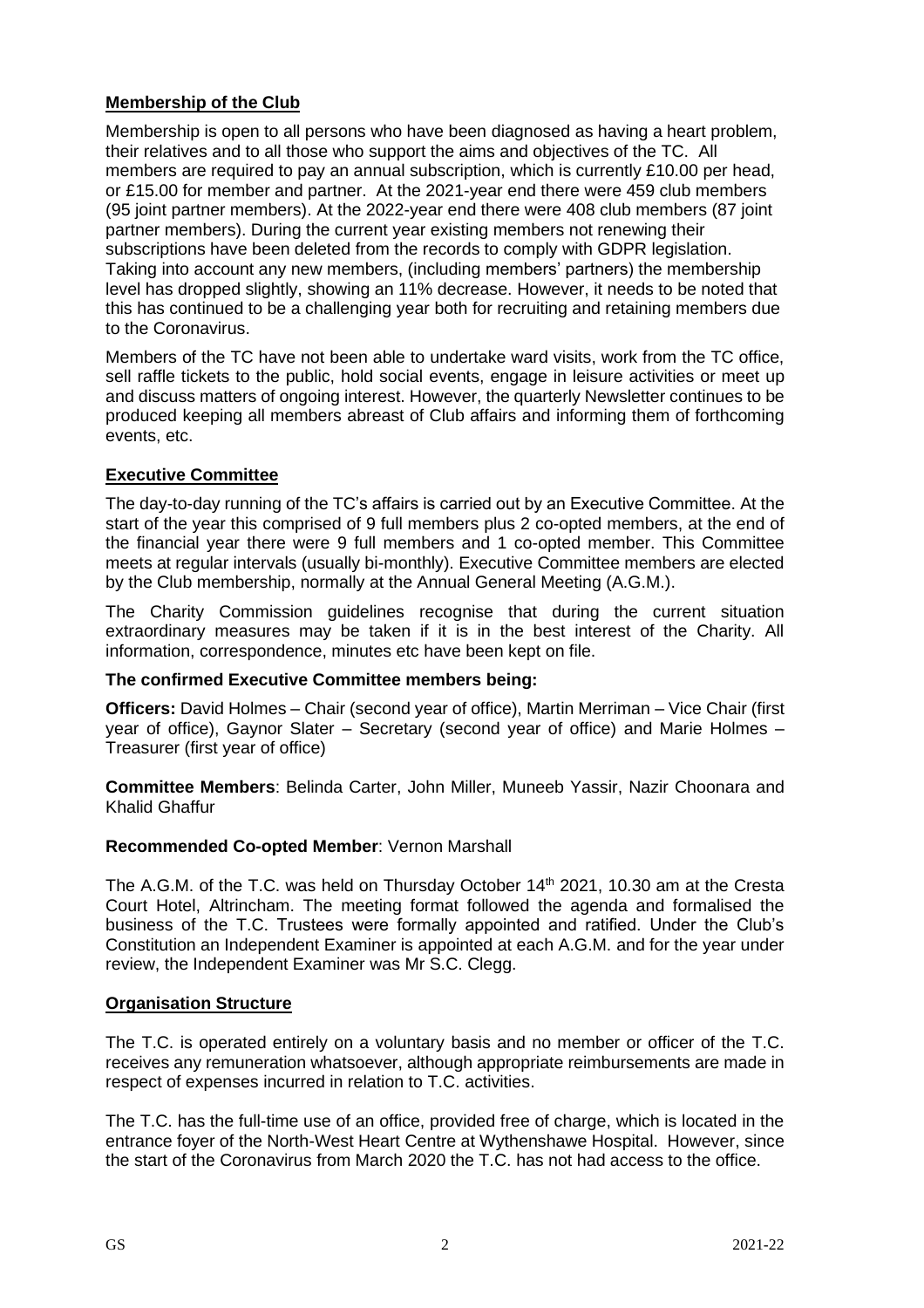## **Club Agents / Advisers**

The Ticker Club maintains Bank and Building Society accounts with: -

(a) Virgin Money, 6 Bridge Street, St Helens WA10 1NF, a Current Account and a Lottery Account.

(b) Vernon Building Society, 19 St Petersgate, Stockport, SK1 1KF (interest paying account.)

## **Activities Undertaken**

### **1. Patient Support, Cardiac Ward and Clinic visiting**

It has been difficult since March 2020 due to the fact that all in-hospital activities had to be suspended due to the restrictions put in place following the outbreak of the Coronavirus. This required a more forward-thinking, technologically focused approach to Patient Support. Patients were now able to contact the T.C. indicating their willingness for volunteers to speak to them. This system was implemented by a small working party from the T.C. along with staff within various hospital departments. The new system gathered momentum and volunteers maintained regular contact with as many patients as was feasibly possible.

The 2021 Annual Volunteers Seminar was reluctantly cancelled due to the fact that those scheduled to attend would have contravened Covid guidelines. However, individual volunteers were contacted on a regular basis by the Volunteer Co-ordinator to keep them up to date and informed about recent events and any developments. When allowed the Seminar will take place as in previous years.

There has also been an initiative by the Cardio Thoracic Critical Care Unit (C.T.C.C.U.) team to continue the Cardiac Patient Information talks which were held each Friday pre-Covid. A video feed was to be posted onto the hospital website for patients to view and The T.C. were asked to contribute. This was undertaken by a T.C. member, who is also a member the of the C.T.C.C.U. presentation team. At this moment in time, the video has not been posted online due to the fact that Trust approval is required and the committee are waiting in anticipation for 'the premiere'.

The T.C. continue to support the various clinics and fund leaflets for patient information. This year a series of leaflets have been funded for the Heart Valve Clinical Lead, Doctor Laura Dobson, who realised that patients were being given so much information verbally it caused confusion. With assistance from The T.C. a series of leaflets have been produced detailing this condition which patients can read after their visit.

During 2021 The T.C. purchased little equipment but continued to fund literature for the benefit of cardiac patients at Wythenshawe Hospital. Details of which are in the Treasurer's Report. However, funding has been agreed for a further Vein Harvesting machine which is currently being processed along with the accompanying invoice.

#### **2. Patient Representation**

There have been no new forums taking place due to the fact that Coronavirus has caused more restrictions than were first anticipated. However, The T.C. are still receiving calls from patients and families via the mobile phone purchased, enabling continued patient contact.

Unfortunately, the Cardiac Surgery Specialist meetings are still suspended but contact is maintained wherever possible through technology and information leaflets. The T.C. volunteers are still available when the need arises in the future. Outside of the MFT the various Cardiac Group Forums are still active and the Vice Chair continues to represent The T.C. at these events.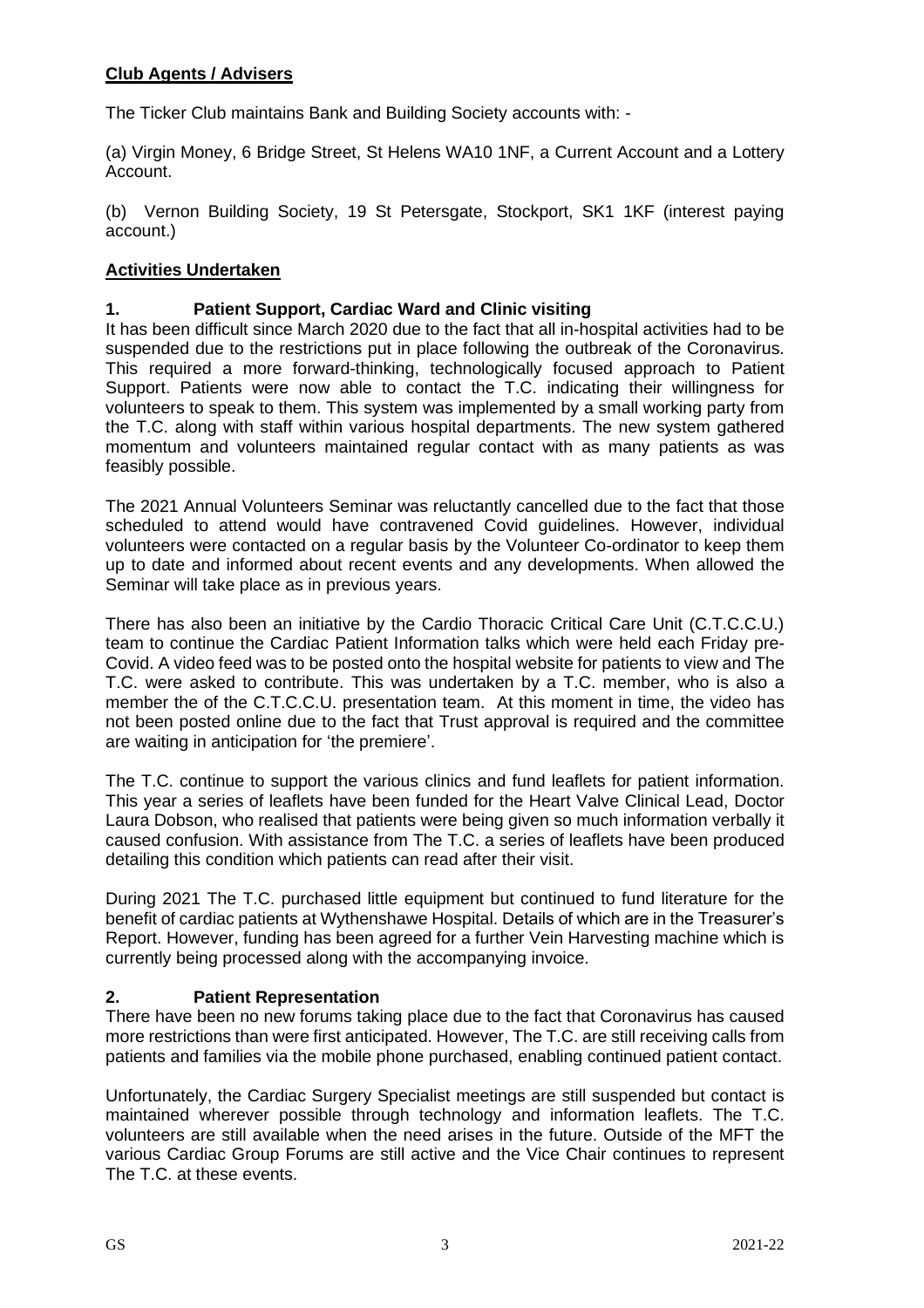## **3. Fundraising**

Once again, fundraising has been severely curtailed this year as outside events have been cancelled due to Coronavirus. They are only just starting to return albeit not as well publicised as in the past. The committee have not been able to recruit new people who could represent the Club.

The T.C. were again unable to sell tickets in the hospital for the Annual Raffle. Books of tickets were only sent to members and the response was incredibly good, raising a total of £2035. All the prizes were won by members or their family and friends. Details of the winners are documented in the Winter Newsletter and on the website. This total is about the same as the income for 2020 which shows members commitment.

The T.C. has been fortunate in receiving donations and this year £13426 was gratefully received. This amount will be increased when the Gift Aid portion has been claimed from HMRC. There is no cost to register for Gift Aid providing you are a U.K. taxpayer.

The donation platform used to date, Virgin Money Giving, has been terminated due to the fact they have withdrawn this facility from their business. The T.C. now receive regular payments from PayPal Giving Fund. The T.C. is also registered with Amazon Smile, any person who makes a purchase from Amazon using a Smile account, can contribute a half of one percent of their purchase to Ticker Club funds at no cost to themselves. The process is easy to administer and therefore to register The T.C. as a preferred charity.

All of the funds received are used for the benefit of patients and their families in the Cardiac Unit at Wythenshawe Hospital, as is the funding of equipment or any literature for patient use and information.

#### **Review of Progress and Achievements**

The T.C. continues to have a strong working relationship with M.F.T. and are sure that this will continue when face-to-face involvement resumes in 2022.

Some of the changes taking place at the hospital this year has seen an increase in elective heart surgery and referrals from within the Trust hospitals as well as external Trusts. It is anticipated that this will continue to increase when other plans currently in discussion take place. Although The T.C. are not currently directly involved, there is the desire if the opportunity arises.

The Treasurer has been continuing to work at home with not being able to access the office. A decision was made to uplift all the accounts working files from the office computer in March 2020 to a laptop. Since June 2020, The T.C. office at Wythenshawe Hospital has been used by hospital staff to allow social distancing. The Treasurer has turned the hallway at home into a T.C. branch office, complete with photocopier. This has enabled the production of accounts to continue in a timely manner every month along with the final accounts for 2021/2022. The Treasurer continues to oversee the finances of the Club for the benefit of all members.

The Secretary keeps the Charity Commission website updated and continues to keep the T.C. 'on the straight and narrow', by producing the minutes of the committee meetings precisely and promptly, ensuring action points are followed up and 'closed off'.

The Media Coordinator has been producing Newsletters which are available on The T.C. website and these are also sent to members by post. The usual edition dates have been kept to wherever possible despite Coronavirus restrictions.

The Volunteer Coordinator, along with assistance from the Vice Chair, have kept in regular contact with most of the volunteers. Unfortunately, volunteers have not been able to carry out their usual role and duties but have still maintained their enthusiasm and will hopefully be busier in 2022.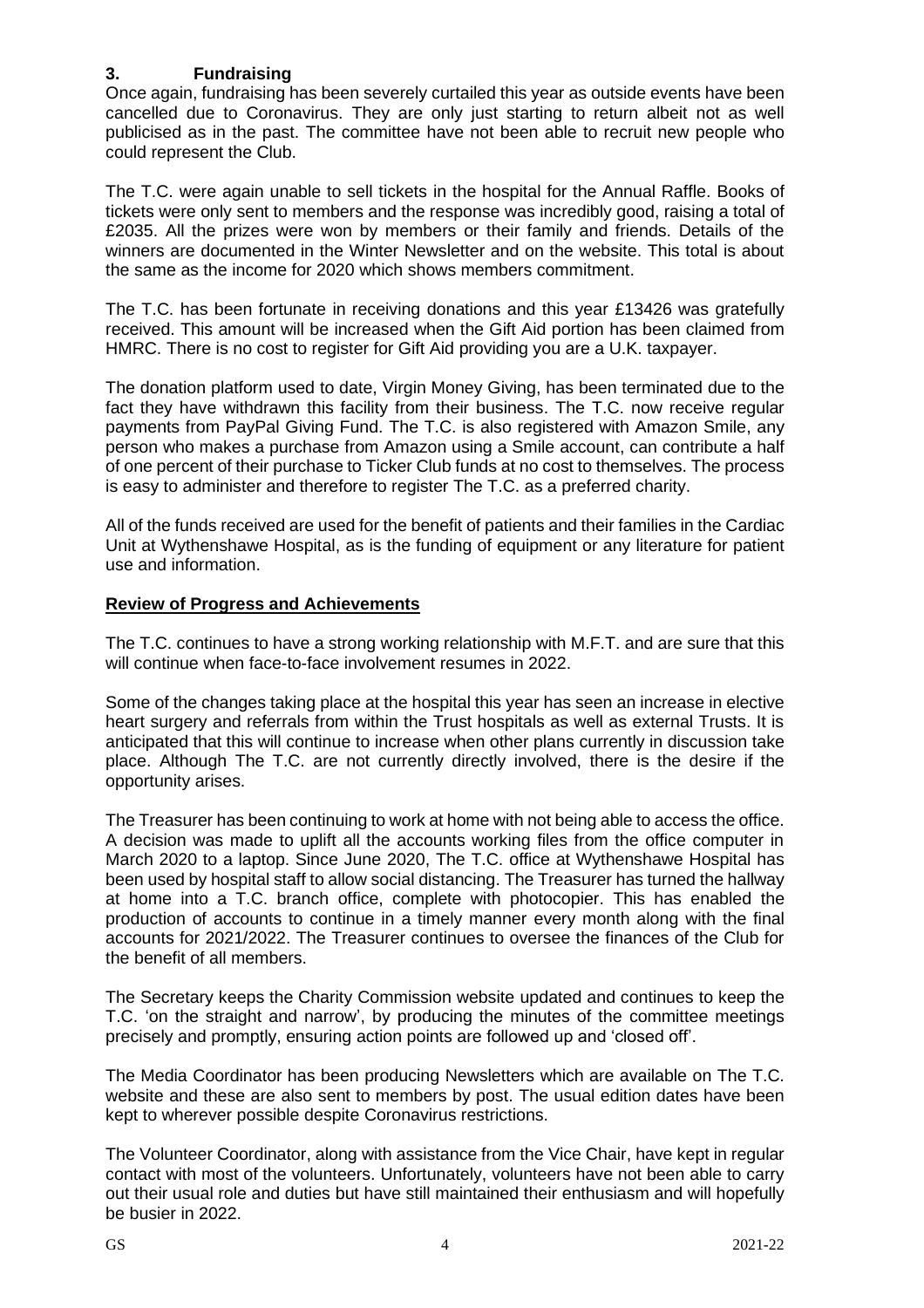The Membership Secretary has been keeping in touch with as many members as possible, especially potential new members applying off the website. In addition, contributions to quizzes for the newsletter and organising social meetings is included in this role. The T.C is looking forward to when Social Meetings can resume again and attended by T.C. members along with family/friends.

The T.C. recently welcomed a new member of the committee who has already contributed many new and original ideas.

There were 2 co-opted members on the committee, however 1 of the co-opted member's found the need to step down. The T.C. are grateful for the work undertaken and the coopted member's involvement with the patient contact team. The remaining co-opted committee member has agreed to continue in post which maintains the numbers in line with the constitution.

The T.C. has been able to resume 'face to face' committee meetings which has allowed for a better feeling within the committee. These meetings are being held socially distanced in the Education Resource Centre and will continue to be held there for the foreseeable future.

The 2021 Christmas Social was held at the Cresta Court Hotel, Altrincham and the Annual Raffle was drawn at this event. It was well attended; however, the format will be changed for 2022 to freshen up this social event. A change of venue and new ideas should also increase numbers.

All members play an integral part in support of the Cardiac Unit in the hospital and The T.C. committee extend thanks to everyone in helping to achieve the Club's aims and objectives.

There are a number of changes anticipated this year. Hopefully TC volunteers will return to working within the hospital and a T.C. office facility to be available within the entrance area to the cardiac outpatient clinic.

New members are invaluable. Please see contact details on the Ticker Club website for information regarding joining the T.C or the committee and finding out about the roles.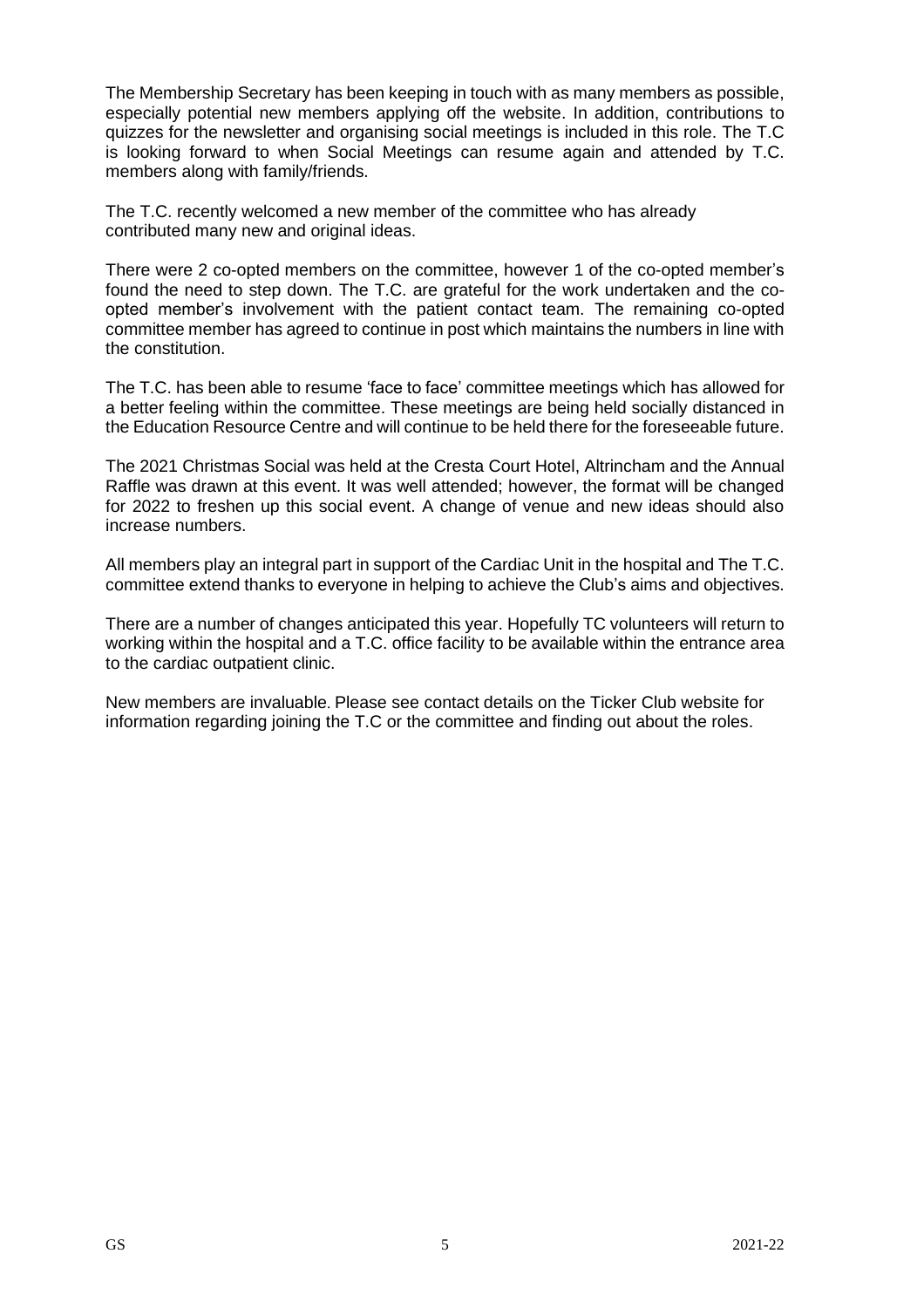## **Treasurer's Report**

The Receipts and Payments Account shows the income and expenditure for the financial year 1st February 2021– 31st January 2022 and the balance of money held as at 31st January 2022. Comparative figures from the previous year are shown. The receipts for the current year exceed payments by £11,947.

Receipts and Payments Account

Our income from membership shows a decrease of £372 to £3,425.

Donations are, payments of £11,031 for direct donations, including boxes, and logo items, plus £972 from Virgin Money Giving (now closed), Memory Giving £170, £1,240 Paypal Giving and £13 from Amazon Smile. Total £13,426

Annual Gift Aid of £1,302 is for the period ending 31st January 2021 and Virgin Money Giving £313, for the period ending 30<sup>th</sup> November 2021, Memory Giving £28 and Paypal Giving £134 for the period ending 31<sup>st</sup> January 2022 Total £1,777

Due to Covid restrictions there were no outside fundraising events.

The only social event in 2021 was the Christmas Social. A deposit of £100 was carried forward from 2020 so an overall small loss was made as we had four guests who have helped the club function during the crisis.

Fundraising was limited to our Annual Raffle; tickets were sent to members only, due to the restrictions, and raised £2,035 (after costs). The draw took place at the Christmas Social. The Monthly Lottery raised £1,266

All costs incurred directly by any Events or Fundraising are shown under payments.

The Ticker Club has no paid employees. All the Executive Committee Members and Patient Support Visitors are volunteers. Travel expenses are paid to volunteers in respect of duties carried out on behalf of the charity.

The Administration cost includes the travel expenses of £384 of the Executive Committee Members in respect of administrative duties.

All M.F.T. volunteers are now required to wear a uniform when in the hospital. The Club has purchased a number of polo shirts bearing the club logo for our volunteers.

Printing costs include the "There for you" and the new "Here to Help" leaflets which promote the club and its activities. The A.G.M., open to all members was held at the Cresta Court on October 14<sup>th</sup> 2022. A deposit has been paid for the A.G.M. 2022.

The 2021 Annual Volunteer Seminar was cancelled.

The Web site cost is for administration cover.

The cost of the newsletter sent to all members is itemised in the accounts.

Sundry expenses include the Annual Licence for the Annual Raffle and Monthly Draw, card fees incurred by Virgin Money Giving, and Memory Giving.

Hospital Support

Due to Covid restrictions there were no Travel expenses for ward & clinic visitors Materials purchased New Beginning Books £5,800, Valve Information Leaflets £370. Four cardiac wards F5, F6, CTCCU and Jim Quick each received £100 towards in-patient gifts at Christmas.

Hospital equipment A massage Chair for F6 £370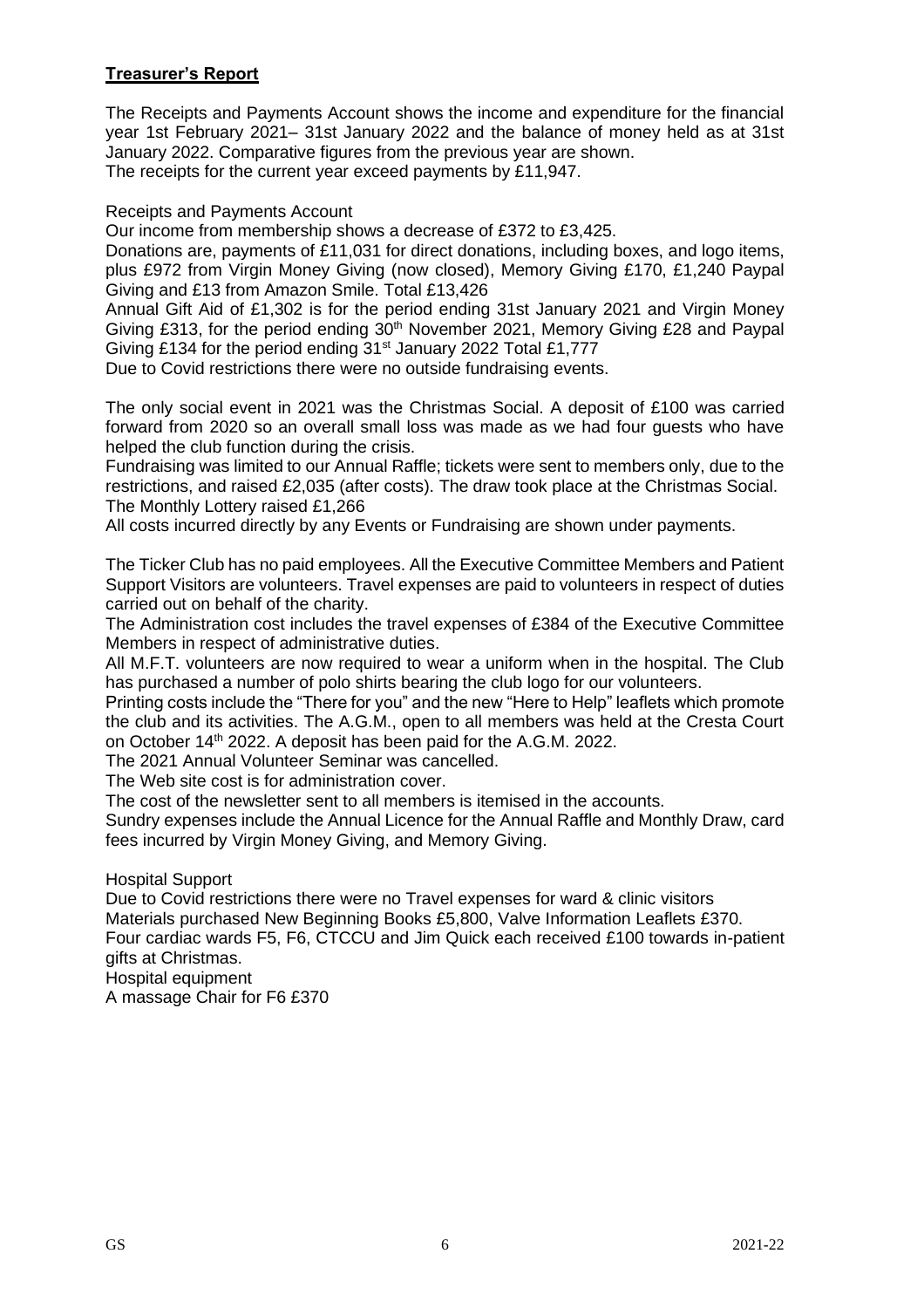#### **Statement of Assets and Liabilities**

Cash funds are shown as balances in all accounts held by the Charity as at 31st January 2022, plus any deposits un-credited, less any un-presented cheques at this date. The balance of Funds was £167,793 as at 31st January 2022.

Other monetary assets are payments due to the Charity but will not be paid until the following financial year. Estimated values are shown.

Assets retained for the Charity's own use at nominal resale value. At the Executive Committee meeting on 9th January 2020, it was agreed to depreciate the photocopier to £100 - 2020, £50 – 2021, Nil - 2022.

**Liabilities** Liability is an obligation to pay for something e.g., creditors, loans etc. Estimated travel expenses due up to the end of the financial year but not yet paid £13, Zoom £14.

The Designated fund is for approved requested items for the hospital which should be purchased in the next financial year. Vein Harvester £22,672 - Cardiac Surgery

The Trustees have agreed to a reserves policy of two years, to ensure there are sufficient funds to cover our committed funding to the Cardiac unit and expenses incurred to fund our activities and administration.

After the deduction of the costs of fundraising activities and administrative expenses the Club's net income is available for the purchase of equipment for Cardiac and related departments within Wythenshawe Hospital and grants and donations to local hospital services and other items relating to patient welfare.

The Trustees acknowledge the cash funds held by the Club is an unusually high figure mainly due to the legacy of £121,515 received January 2020, £22,672 of this has been agreed to fund the Vein Harvester. Due to the current Covid situation it has been difficult to liaise with the hospital to discuss any further funding requests, hopefully this will change during the next financial year.

The Accounts have been checked and verified by the independent examiner. Mr S Clegg FCA CPFA

Signed …………………………………… Marie Holmes Treasurer Date ………………

Signed ……………………………… Martin Merriman Vice Chair

Date ……………. On Behalf of the Executive Committee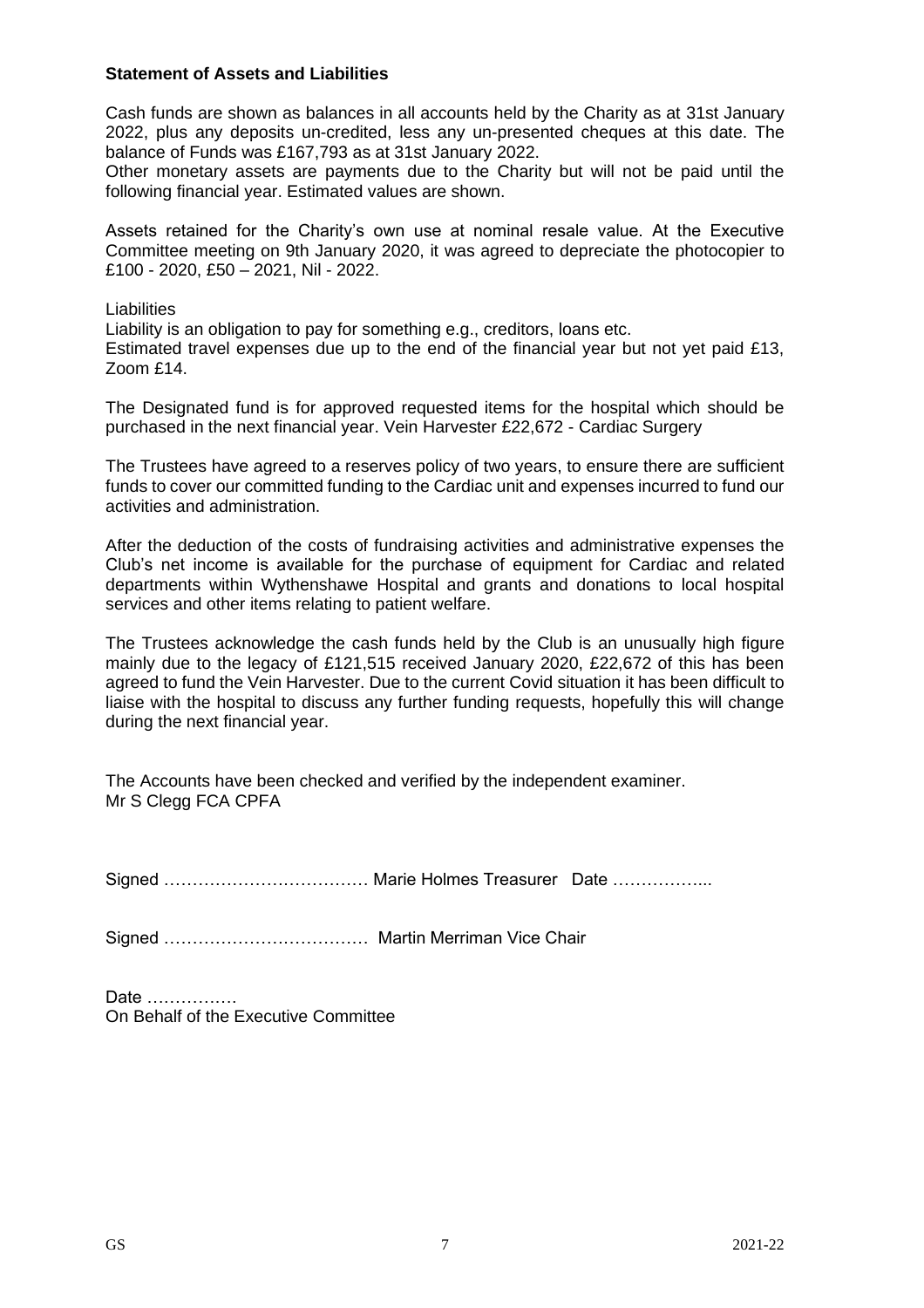| RECEIPTS AND PAYMENTS FOR PERIOD 1ST FEBRUARY 2021 - 31ST JANUARY 2022 |             |         |       |         |  |
|------------------------------------------------------------------------|-------------|---------|-------|---------|--|
|                                                                        |             | 2021/22 |       | 2020/21 |  |
|                                                                        | £           | £       | £     | £       |  |
| <b>Receipts</b>                                                        |             |         |       |         |  |
| <b>Membership Subscriptions</b>                                        |             | 3425    |       | 3797    |  |
| Donations                                                              |             | 13426   |       | 13434   |  |
| Legacies                                                               |             | 0       |       | 121515  |  |
| <b>Gift Aid Recoverable</b>                                            |             | 1777    |       | 2128    |  |
| <b>Building Society Interest</b>                                       |             | 43      |       | 216     |  |
| <b>Social Events:</b>                                                  |             |         |       |         |  |
| <b>Members Socials</b>                                                 | 0           |         | 15    |         |  |
| <b>Christmas Social</b>                                                | 790         | 790     | 0     | 15      |  |
| <b>Fundraising:</b>                                                    |             |         |       |         |  |
| <b>Annual Raffle</b>                                                   | 2321        |         | 2385  |         |  |
| <b>Monthly Lottery</b>                                                 | 2322        | 4643    | 2390  | 4775    |  |
| <b>Total Receipts</b>                                                  |             | 24104   |       | 145880  |  |
| <b>Payments</b>                                                        |             |         |       |         |  |
| <b>Administration Etc:</b>                                             |             |         |       |         |  |
| <b>Travel Expenses</b>                                                 | 384         |         | 512   |         |  |
| <b>Printing Stationery &amp; Postage</b>                               | 814         |         | 436   |         |  |
| Phone & Zoom                                                           | 195         |         | 0     |         |  |
| <b>AGM and Seminar</b>                                                 | 117         |         | 0     |         |  |
| Web Site                                                               | 263         |         | 80    |         |  |
| <b>Newsletters</b>                                                     | 720         |         | 660   |         |  |
| Logo Shirts Mugs and Pens                                              | 634         |         | 0     |         |  |
| Equipment                                                              | 0           |         | 167   |         |  |
| <b>Sundry Expenses</b>                                                 | 40          | 3167    | 172   | 2027    |  |
| <b>Direct Support to Hospital:</b>                                     |             |         |       |         |  |
| <b>Patient Support Visits</b>                                          | 0           |         | 397   |         |  |
| <b>Patient Support Materials</b>                                       | 6170        |         | 5415  |         |  |
| <b>Ward Gifts</b>                                                      | 400         |         | 400   |         |  |
| Equipment funded for the Hospital                                      | 370         | 6940    | 29920 | 36132   |  |
| <b>Social Events:</b>                                                  |             |         |       |         |  |
| <b>Members Socials</b>                                                 | $\mathbf 0$ |         | 0     |         |  |
| <b>Christmas Social</b>                                                | 708         | 708     | 100   | 100     |  |
| <b>Fundraising:</b>                                                    |             |         |       |         |  |
| <b>Annual Raffle</b>                                                   | 286         |         | 335   |         |  |
| <b>Monthly Lottery Prizes</b>                                          | 1056        | 1342    | 1144  | 1479    |  |
|                                                                        |             |         |       |         |  |
| <b>Total Payments</b>                                                  |             | 12157   |       | 39738   |  |
| Net Receipts (payments) for the Year                                   |             | 11947   |       | 106142  |  |
| Add: Balance of Funds from Previous Year.                              |             | 155846  |       | 49704   |  |
| <b>Balance of Funds</b>                                                |             | 167793  |       | 155846  |  |